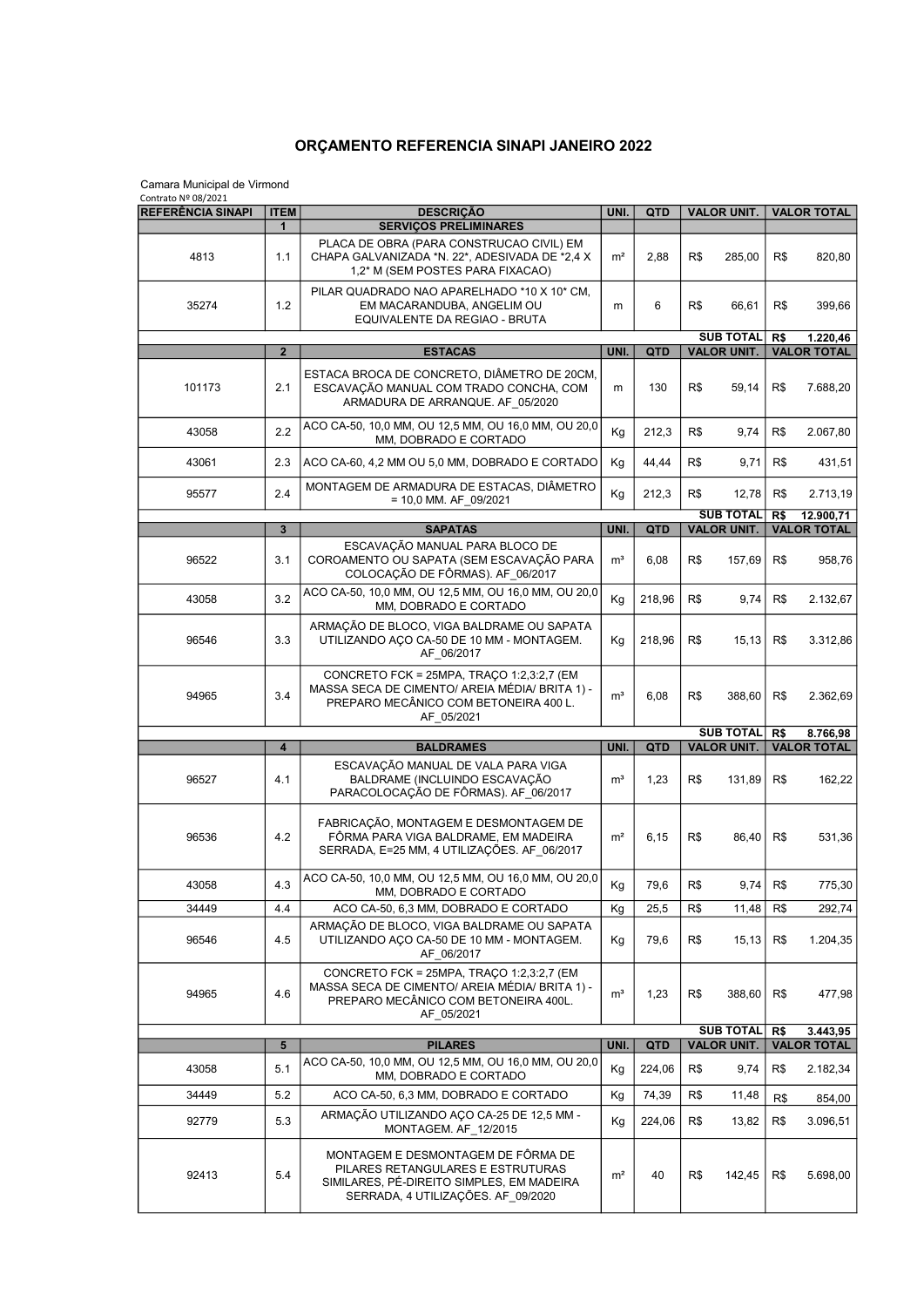| 94965  | 5.5            | CONCRETO FCK = 25MPA, TRAÇO 1:2,3:2,7 (EM<br>MASSA SECA DE CIMENTO/ AREIA MÉDIA/ BRITA 1) -<br>PREPARO MECÂNICO COM BETONEIRA 400L.<br>AF_05/2021                                          | m <sup>3</sup> | 5,97                 | R\$                                    | 388,60                                        | R\$                                    | 2.319,94           |
|--------|----------------|--------------------------------------------------------------------------------------------------------------------------------------------------------------------------------------------|----------------|----------------------|----------------------------------------|-----------------------------------------------|----------------------------------------|--------------------|
|        |                | <b>VIGA</b>                                                                                                                                                                                | UNI.           |                      | <b>SUB TOTAL</b><br><b>VALOR UNIT.</b> |                                               | R\$<br>14.150,79<br><b>VALOR TOTAL</b> |                    |
| 43058  | 6<br>6.1       | ACO CA-50, 10,0 MM, OU 12,5 MM, OU 16,0 MM, OU 20,0                                                                                                                                        | Kg             | <b>QTD</b><br>287,25 | R\$                                    | 9,74                                          |                                        |                    |
| 34449  | 6.2            | MM, DOBRADO E CORTADO<br>ACO CA-50, 6,3 MM, DOBRADO E CORTADO                                                                                                                              | Kg             | 77,94                | R\$                                    | 11,48                                         | R\$<br>R\$                             | 2.797,82<br>894,75 |
| 92885  | 6.3            | ARMAÇÃO UTILIZANDO AÇO CA-25 DE 12,5 MM -                                                                                                                                                  | Kg             | 287,25               | R\$                                    | 13,82                                         | R\$                                    | 3.969,80           |
|        |                | MONTAGEM. AF 12/2015<br>CONCRETO FCK = 25MPA, TRAÇO 1:2,3:2,7 (EM                                                                                                                          |                |                      |                                        |                                               |                                        |                    |
| 94965  | 6.4            | MASSA SECA DE CIMENTO/ AREIA MÉDIA/ BRITA 1) -<br>PREPARO MECÂNICO COM BETONEIRA 400L.<br>AF 05/2021                                                                                       | m <sup>3</sup> | 5,42                 | R\$                                    | 388,60                                        | R\$                                    | 2.106,21           |
|        |                |                                                                                                                                                                                            |                |                      |                                        | <b>SUB TOTAL</b><br>R\$<br><b>VALOR UNIT.</b> |                                        | 9.768,57           |
|        | $\overline{7}$ | <b>ALVENARIA</b>                                                                                                                                                                           | UNI.           | QTD                  |                                        |                                               |                                        | <b>VALOR TOTAL</b> |
| 103318 | 7.1            | ALVENARIA DE VEDAÇÃO DE BLOCOS VAZADOS DE<br>CONCRETO DE 14X19X39 CM (ESPESSURA 14 CM) E<br>ARGAMASSA DE ASSENTAMENTO COM PREPARO EM<br>BETONEIRA. AF_12/2021                              | m <sup>2</sup> | 140,8                | R\$                                    | 81,18                                         | R\$                                    | 11.430,14          |
|        |                |                                                                                                                                                                                            |                |                      |                                        | <b>SUB TOTAL</b>                              | R\$<br>11.430,14                       |                    |
|        | 8              | <b>ESCADA</b>                                                                                                                                                                              | UNI.           | <b>QTD</b>           |                                        | <b>VALOR UNIT.</b>                            |                                        | <b>VALOR TOTAL</b> |
| 43058  | 8.1            | ACO CA-50, 10,0 MM, OU 12,5 MM, OU 16,0 MM, OU 20,0<br>MM, DOBRADO E CORTADO                                                                                                               | Kg             | 13,69                | R\$                                    | 9,74                                          | R\$                                    | 133,34             |
| 34449  | 8.2            | ACO CA-50, 6,3 MM, DOBRADO E CORTADO                                                                                                                                                       | Kg             | 4,165                | R\$                                    | 11,48                                         | R\$                                    | 47,81              |
| 95946  | 8.3            | ARMAÇÃO DE ESCADA, DE UMA ESTRUTURA<br>CONVENCIONAL DE CONCRETO ARMADO UTILIZANDO<br>AÇO CA-50 DE 10,0 MM - MONTAGEM. AF 11/2020                                                           | Kg             | 13,69                | R\$                                    | 14,83                                         | R\$                                    | 203,02             |
| 101995 | 8.4            | FABRICAÇÃO DE FÔRMA PARA ESCADAS, COM 1<br>LANCE E LAJE PLANA, EM CHAPA DE MADEIRA<br>COMPENSADA RESINADA, E= 17 MM. AF 11/2020                                                            | m <sup>2</sup> | 3,5                  | R\$                                    | 139,01                                        | R\$                                    | 486,54             |
| 94965  | 8.5            | CONCRETO FCK = 25MPA, TRAÇO 1:2,3:2,7 (EM<br>MASSA SECA DE CIMENTO/ AREIA MÉDIA/ BRITA 1) -<br>PREPARO MECÂNICO COM BETONEIRA 400L.<br>AF 05/2021                                          | m <sup>3</sup> | 0.63                 | R\$                                    | 388,60                                        | R\$                                    | 244,82             |
|        |                |                                                                                                                                                                                            |                |                      | <b>SUB TOTAL</b>                       |                                               | R\$                                    | 1.115,53           |
|        | 9              | <b>IMPERMEABILIZAÇAO E DRENO</b>                                                                                                                                                           | UNI.           | <b>QTD</b>           |                                        | <b>VALOR UNIT.</b>                            |                                        | <b>VALOR TOTAL</b> |
| 90691  | 9.1            | MINICARREGADEIRA SOBRE RODAS, POTÊNCIA<br>LIQUIDA DE 47 HP, CAPACIDADE NO MINAL DE<br>OPERAÇÃO DE 646 KG - MATERIAIS NA OPERAÇÃO.<br>AF 06/2015                                            | H              | 6                    | R\$                                    | 34,96                                         | R\$                                    | 209,76             |
| 102723 | 9.2            | DRENO EM MURO DE CONTENÇÃO, EXECUTADO NO<br>PÉ DO MURO, COM TUBO DE PVC CORRUGADO<br>FLEXIVEL PERFURADO, ENCHIMENTO COM BRITA,<br>ENVOLVIDO COM MANTA GEOTÊXTIL. AF 07/2021                | m              | 23                   | R\$                                    | 45,22                                         | R\$                                    | 1.040,06           |
| 98557  | 9.3            | IMPERMEABILIZAÇÃO DE SUPERFÍCIE COM EMULSÃO<br>ASFÁLTICA, 2 DEMÃOS AF 06/2018                                                                                                              | m <sup>2</sup> | 75                   | R\$                                    | 38,82                                         | R\$                                    | 2.911,50           |
| 102715 | 9.4            | GEOTÊXTIL NÃO TECIDO 100% POLIÉSTER,<br>RESISTÊNCIA A TRAÇÃO DE 26 KN/M (RT - 26),<br>INSTALADO EM DRENO - FORNECIMENTO E<br>INSTALAÇÃO. AF_07/2021                                        | m <sup>2</sup> | 75                   | R\$                                    | 21,13                                         | R\$                                    | 1.584,75           |
| 102719 | 9.5            | ENCHIMENTO DE BRITA PARA DRENO, LANÇAMENTO<br>MANUAL. AF_07/2021                                                                                                                           | m <sup>3</sup> | 7,5                  | R\$                                    | 94,76                                         | R\$                                    | 710,70             |
| 98062  | 9.6            | SUMIDOURO CIRCULAR, EM CONCRETO PRÉ-<br>MOLDADO, DIÂMETRO INTERNO = 1,88 M, ALTURA<br>INTERNA = 2,00 M, ÁREA DE INFILTRAÇÃO: 13,1 M <sup>2</sup><br>(PARA 5 CONTRIBUINTES). AF 12/2020     | Und            | 1                    | R\$                                    | 2.024,67                                      | R\$                                    | 2.024,67           |
|        |                |                                                                                                                                                                                            |                |                      | <b>SUB TOTAL</b>                       |                                               | R\$                                    | 8.481,44           |
| 100576 | 10<br>10.1     | PISO INTERTRAVADO<br>REGULARIZAÇÃO E COMPACTAÇÃO DE SUBLEITO DE<br>SOLO PREDOMINANTEMENTE ARGILOSO. AF 11/2019                                                                             | m <sup>2</sup> | 195                  | R\$                                    | 2,25                                          | R\$                                    | 438,75             |
| 100573 | 10.2           | EXECUÇÃO E COMPACTAÇÃO DE BASE E OU SUB-<br>BASE PARA PAVIMENTAÇÃO DE SOLO<br>(PREDOMINANTEMENTE ARGILOSO) BRITA - 50/50 -<br>EXCLUSIVE SOLO, ESCAVAÇÃO, CARGA E<br>TRANSPORTE. AF_11/2019 | m <sup>3</sup> | 30                   | R\$                                    | 63,30                                         | R\$                                    | 1.899,00           |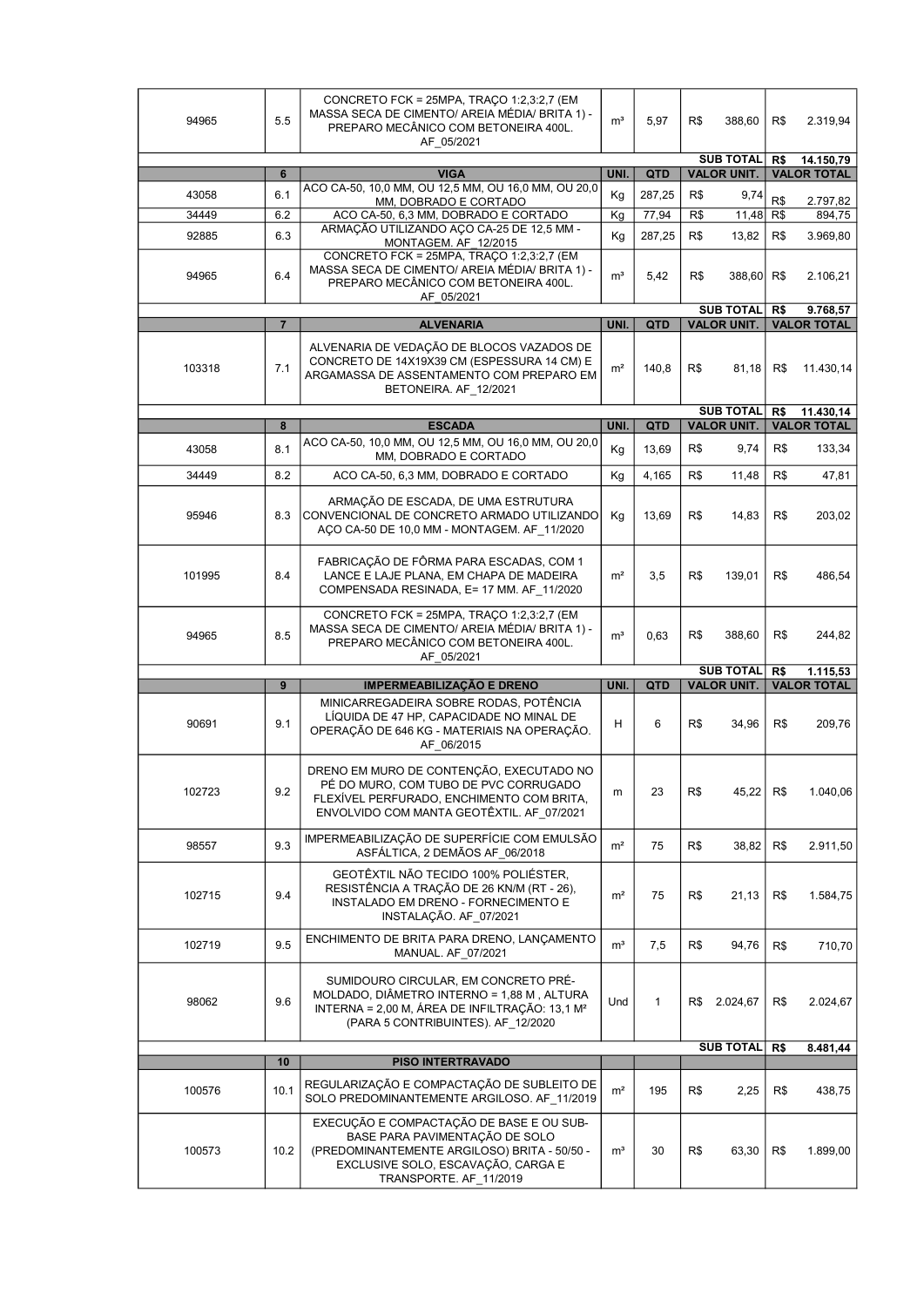| 93681                                   | 10.3 | EXECUÇÃO DE PÁTIO/ESTACIONAMENTO EM PISO<br>INTERTRAVADO, COM BLOCO RETANGULAR<br>COLORIDO DE 20 X 10 CM, ESPESSURA 8 CM.<br>AF_12/2015                                                                                                      | m <sup>2</sup> | 195            | R\$                                    | 57,00                                  | R\$                                    | 11.115,00           |
|-----------------------------------------|------|----------------------------------------------------------------------------------------------------------------------------------------------------------------------------------------------------------------------------------------------|----------------|----------------|----------------------------------------|----------------------------------------|----------------------------------------|---------------------|
|                                         | 11   | <b>GARRAGEM</b>                                                                                                                                                                                                                              | UNI.           | QTD            | <b>SUB TOTAL</b><br><b>VALOR UNIT.</b> |                                        | R\$<br>13.452,75<br><b>VALOR TOTAL</b> |                     |
| 92608                                   | 11.1 | FABRICAÇÃO E INSTALAÇÃO DE TESOURA INTEIRA<br>EM AÇO, VÃO DE 6 M, PARA TELHA ONDULADA DE<br>FIBROCIMENTO, METÁLICA, PLÁSTICA OU<br>TERMOACÚSTICA, INCLUSO IÇAMENTO. AF_12/2015                                                               | <b>Und</b>     | $\overline{2}$ | R\$                                    | 1.674,47                               | R\$                                    | 3.348,94            |
| 92580                                   | 11.2 | TRAMA DE AÇO COMPOSTA POR TERÇAS PARA<br>TELHADOS DE ATÉ 2 ÁGUAS PARA TELHA ONDULADA<br>DE FIBROCIMENTO, METÁLICA, PLÁSTICA OU<br>TERMOACÚSTICA, INCLUSO TRANSPORTE VERTICAL.<br>AF 07/2019                                                  | m <sup>2</sup> | 43,52          | R\$                                    | 73,49                                  | R\$                                    | 3.198.28            |
| 94210                                   | 11.3 | TELHAMENTO COM TELHA ONDULADA DE<br>FIBROCIMENTO E = 6 MM, COM RECOBRIMENTO<br>LATERAL DE 1 1/4 DE ONDA PARA TELHADO COM<br>INCLINAÇÃO MÁXIMA DE 10°, COM ATÉ 2 ÁGUAS,<br>INCLUSO IÇAMENTO. AF 07/2019                                       | m <sup>2</sup> | 43,52          | R\$                                    | 49,81                                  | R\$                                    | 2.167,73            |
| 94204                                   | 11.4 | TELHAMENTO COM TELHA CERÂMICA CAPA-CANAL,<br>TIPO COLONIAL, COM MAIS DE 2 ÁGUAS, INCLUSO<br>TRANSPORTE VERTICAL. AF 07/2019                                                                                                                  | m <sup>2</sup> | 10             | R\$                                    | 55,19                                  | R\$                                    | 551,90              |
| 97734                                   | 11.5 | PECA RETANGULAR PRÉ-MOLDADA, VOLUME DE<br>CONCRETO DE 10 A 30 LITROS, TAXA DE AÇO<br>APROXIMADA DE 30KG/M <sup>3</sup> . AF 01/2018                                                                                                          | m <sup>3</sup> | 0,3            | R\$                                    | 2.932,54                               | R\$                                    | 879,76              |
|                                         |      |                                                                                                                                                                                                                                              |                |                |                                        | <b>SUB TOTAL</b>                       | R\$                                    | 10.146,62           |
|                                         | 12   | <b>INSTALAÇÕES ELETRICA</b>                                                                                                                                                                                                                  | UNI.           | QTD            |                                        | <b>VALOR UNIT.</b>                     |                                        | <b>VALOR TOTAL</b>  |
| 91831                                   | 12.1 | ELETRODUTO FLEXÍVEL CORRUGADO, PVC, DN 20<br>MM (1/2"), PARA CIRCUITOS TERMINAIS, INSTALADO<br>EM FORRO - FORNECIMENTO E INSTALAÇÃO.<br>AF_12/2015                                                                                           | m              | 10             | R\$                                    | 9,19                                   | R\$                                    | 91,90               |
| 95779                                   | 12.2 | CONDULETE DE ALUMÍNIO, TIPO E, PARA<br>ELETRODUTO DE AÇO GALVANIZADO DN 20 MM (3/4").<br>APARENTE - FORNECIMENTO E INSTALAÇÃO.<br>AF_11/2016_P                                                                                               | Und            | $\mathbf{1}$   | R\$                                    | 28,01                                  | R\$                                    | 28,01               |
| 92023                                   | 12.3 | INTERRUPTOR SIMPLES (1 MÓDULO) COM 1 TOMADA<br>DE EMBUTIR 2P+T 10 A, INCLUINDO SUPORTE E<br>PLACA - FORNECIMENTO E INSTALAÇÃO. AF 12/2015                                                                                                    | Und            | $\mathbf{1}$   | R\$                                    | 53,12                                  | R\$                                    | 53,12               |
| 97592                                   | 12.4 | LUMINÁRIA TIPO PLAFON, DE SOBREPOR, COM 1<br>LÂMPADA LED DE 12/13 W, SEMREATOR -<br>FORNECIMENTO E INSTALAÇÃO. AF 02/2020                                                                                                                    | Und            | $\mathbf{1}$   | R\$                                    | 39,62                                  | R\$                                    | 39,62               |
| 95726                                   |      | ELETRODUTO RÍGIDO SOLDÁVEL, PVC, DN 20 MM (1/2),<br>12.5 APARENTE, INSTALADO EM TETO - FORNECIMENTO E<br>INSTALAÇÃO. AF 11/2016 P                                                                                                            | m              | 30             | R\$                                    | 7,70                                   | R\$                                    | 231,00              |
| 91911                                   | 12.6 | CURVA 90 GRAUS PARA ELETRODUTO, PVC,<br>ROSCÁVEL, DN 20 MM (1/2"), PARA CIRCUITOS<br>TERMINAIS, INSTALADA EM PAREDE -<br>FORNECIMENTO E INSTALAÇÃO. AF_12/2015                                                                               | Und            | 5              | R\$                                    | 15,05                                  | R\$                                    | 75,25               |
| 91926                                   | 12.7 | CABO DE COBRE FLEXÍVEL ISOLADO, 2,5 MM <sup>2</sup> , ANTI-<br>CHAMA 450/750 V, PARA CIRCUITOS TERMINAIS -<br>FORNECIMENTO E INSTALAÇÃO. AF 12/2015                                                                                          | m              | 60             | R\$                                    | 4,19                                   | R\$                                    | 251,40              |
|                                         | 13   | <b>INSTALAÇÕES HIDRAULICA</b>                                                                                                                                                                                                                | UNI.           | QTD            |                                        | <b>SUB TOTAL</b><br><b>VALOR UNIT.</b> | R\$<br>770,30<br><b>VALOR TOTAL</b>    |                     |
| 89360                                   | 13.1 | (COMPOSIÇÃO REPRESENTATIVA) DO SERVIÇO DE<br>INSTALAÇÃO DE TUBOS DE PVC, SOLDÁVEL, ÁGUA<br>FRIA, DN 20 MM (INSTALADO EM RAMAL, SUB-RAMAL<br>OU RAMAL DE DISTRIBUIÇÃO), INCLUSIVE<br>CONEXÕES, CORTES E FIXAÇÕES, PARA PRÉDIOS.<br>AF_10/2015 | Und            | 15             | R\$                                    | 47,62                                  | R\$                                    | 714,30              |
| 86906                                   |      | TORNEIRA CROMADA DE MESA, 1/2 OU 3/4, PARA<br>LAVATÓRIO, PADRÃO POPULAR- FORNECIMENTO E<br>INSTALAÇÃO. AF 01/2020                                                                                                                            | Und            | $\mathbf{1}$   | R\$                                    | 51,80                                  | R\$                                    | 51,80               |
| <b>SUB TOTAL</b><br>SOMATÓRIA SUB TOTAL |      |                                                                                                                                                                                                                                              |                |                |                                        |                                        | R\$<br>R\$                             | 766,10<br>96.414,35 |

| <b>TOTAL ACRESCIDO BDI 22%</b> | R\$ | 11700E<br>. . |
|--------------------------------|-----|---------------|
|                                |     |               |